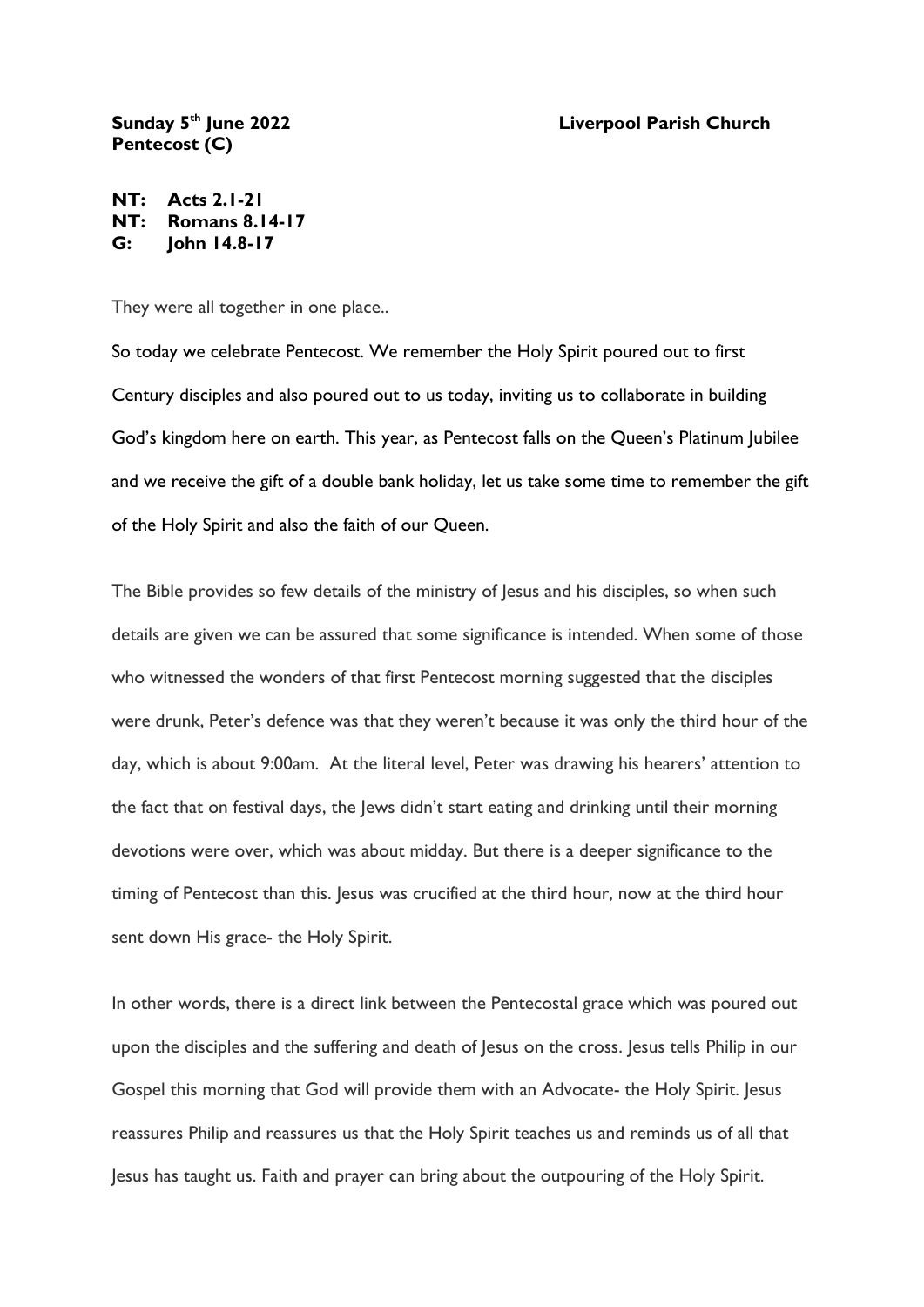There is never a time when faith and prayer are not necessary, or when it is wrong to pray for an outpouring of the gifts of the Holy Spirit, but perhaps we could say that they are needed now more than ever. Our Monarch, the Queen and Head of our church has demonstrated her faith and integrity throughout her reign and is open about her faith in all that she does.

However, turn on the news or scroll through social media and in America we hear about children being shot, we hear about the war in the Ukraine, in this country we hear about politicians lacking integrity, the rise of the cost of living, of the increasing dependency upon foodbanks- the list goes on. We need an outpouring of the Holy Spirit today.

When the Holy Spirit appeared at that first Pentecost- the Bible describes this divine event unfolding before the eyes of the disciples and those who were watching. As the Holy Spirit descended on the lives of the ordinary people- they were amazed and astonished.

So I wonder what God was up to that first Pentecost when a sign of God's coming Holy Spirit was that people spoke in different languages? Let's think about it, those first disciples had been through a traumatic event - they'd seen Jesus crucified, and they'd rejoiced at his resurrection, they had witnessed his ascension, and there they were - in an upper room in the city of Jerusalem all together in one place– waiting.

The upper room had been quite a significant place for Jesus and his disciples- they gathered there the night before he died, after he'd risen from the dead and now the disciples receive an outpouring of the Holy Spirit. I visited the Cenacle in Liverpool last month for a quiet day and the Cenacle literally means- the upper room. I have a poem called The Cenacle which I will read to you at the end of my sermon which beautifully reinforces the significance of the disciples gathering in the upper room.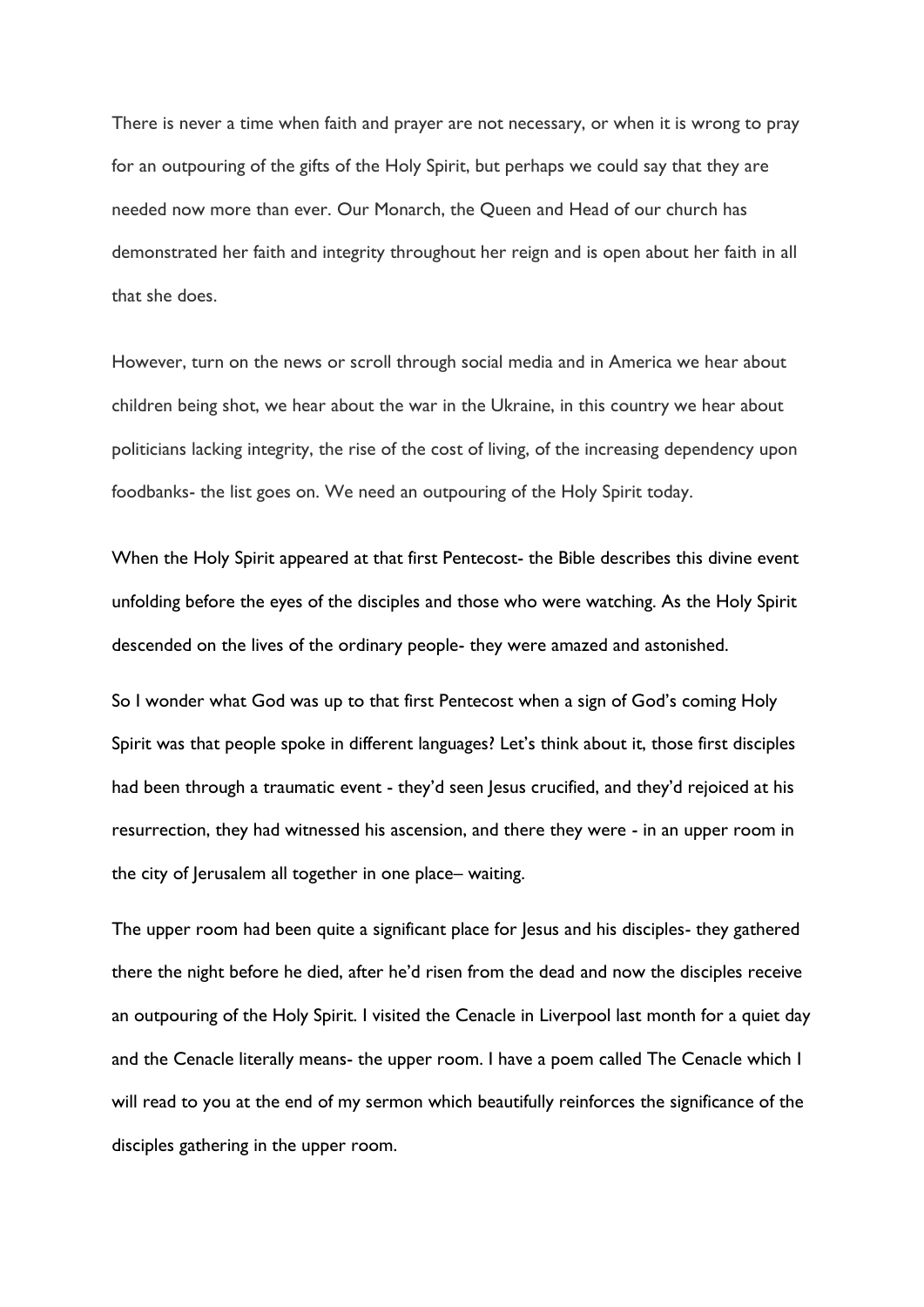And on that day of Pentecost, God's ancient prophecies were fulfilled and down came the fire of the Holy Spirit with a loud sound, which filled their house. Not surprisingly people gathered to see what was going on - well you would wouldn't you? They were people from all over the world and from different cultures, some of them visitors to the city who found themselves addressed in their own languages! "Aren't these all Galileans? How come we're hearing them talk in our various mother tongues?" There's a long list of the languages they suddenly began to speak, in Acts 2: and they all said: "They're speaking our languages, describing God's deeds of power"

From that point the Christians went out and spoke boldly about God's actions. The saw him change and transform communities, bringing healing and wholeness. Someone has said that the real miracle of Pentecost is not so much a miracle of speaking, but a miracle of hearing, that the Good News was heard and understood in the mother tongue of each one who gathered that day. But have you ever wondered why they spoke so many different languages? If you think about it, if God had just wanted the people gathered around to understand what was being said, he could simply have made everyone speak and understand the same language? Why all the different languages? One of the things that Pentecost tells us is that the new community of the Spirit - that now we call the church - celebrates difference, involves everyone and transcends barriers of race, nationality and language. Everyone hears God's works spoken of in their own language. That's significant. When God comes with his Holy Spirit to set the church on fire, he doesn't call us each to speak in the same way or with the same language or to do church in the same way, or to like the same things or be exactly the same as each other. The story of Pentecost tells us that everyone is welcome whatever language you speak, wherever you're from, whatever your story. That is certainly true here in the Parish church where we are inclusive and welcome everyone.